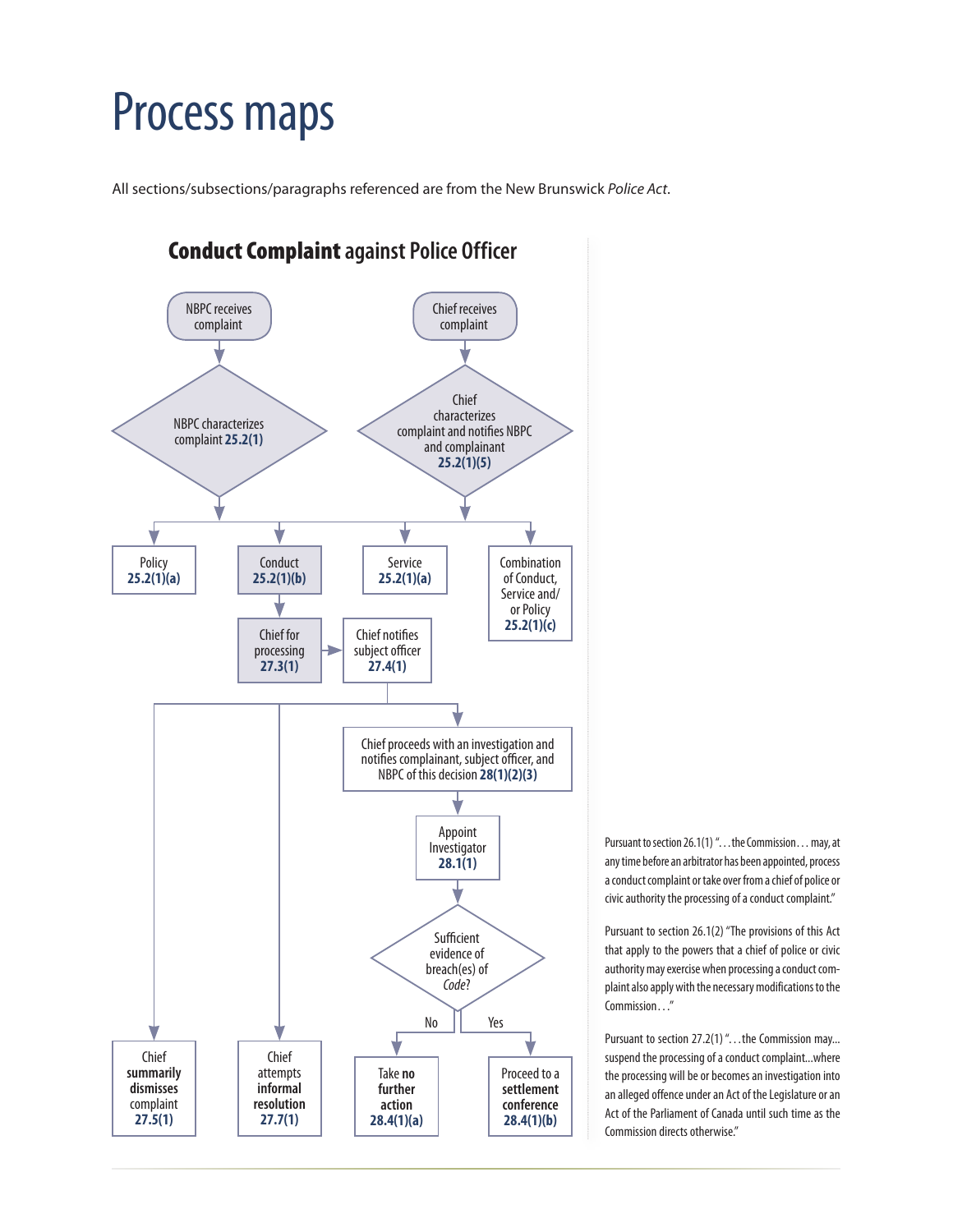

in part if, in the opinion of the chief of police, the complaint or part of the complaint is frivolous, vexatious or not made in good faith.